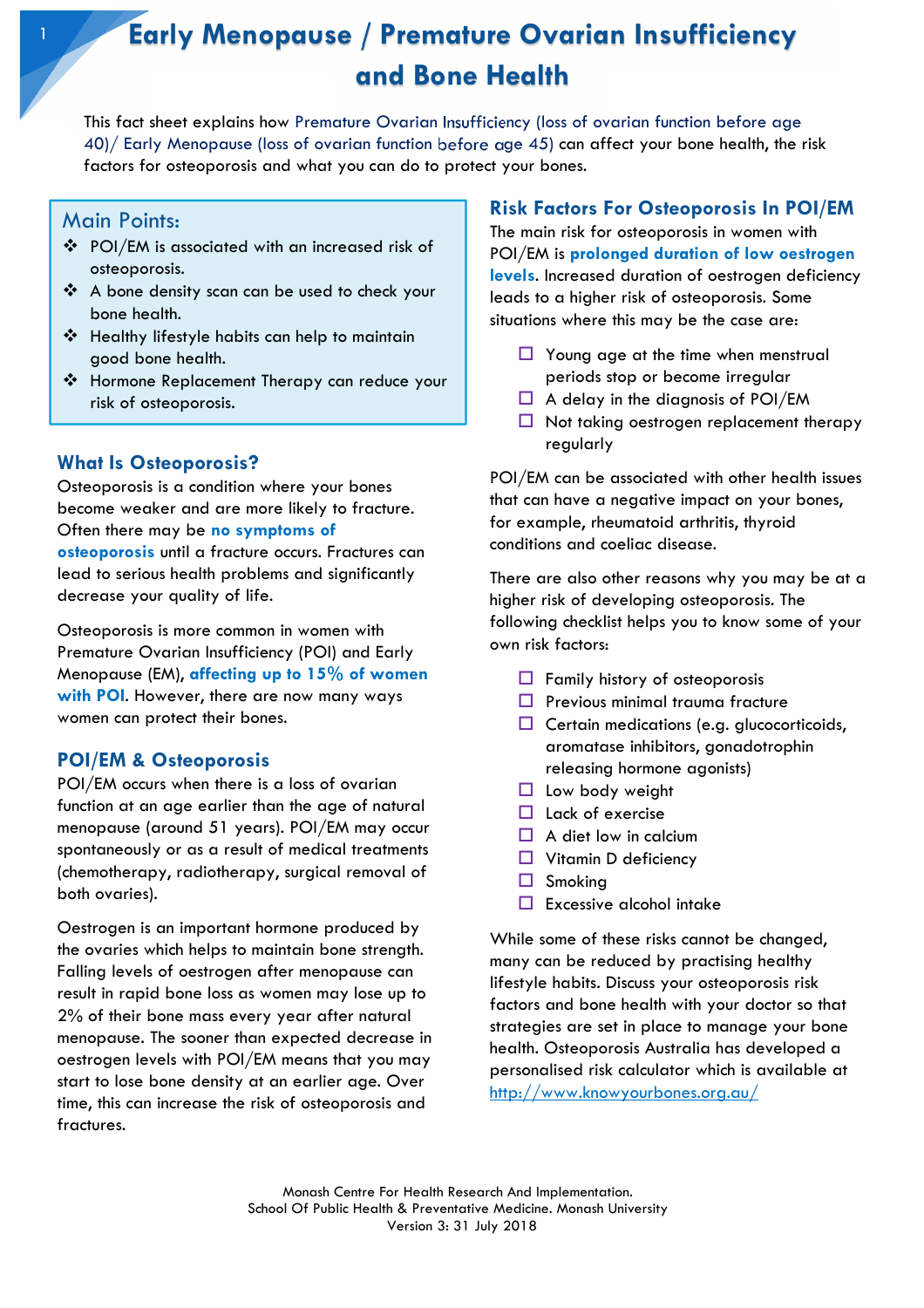# Screening For Osteoporosis

Your doctor may recommend a bone density scan, commonly known as a DXA (dual energy X-ray absorptiometry) when you are diagnosed with POI/EM to assess your risk of osteoporosis. As you may not know that you have osteoporosis until a fracture occurs, a bone density scan helps your doctor to monitor your bone health. This simple and painless test measures the density of your bones, usually at the hip and spine.

Results of the test indicates whether you have normal or low bone density (osteopenia) or osteoporosis. This information will help you and your doctor to individualise management of your bone health to suit your needs. The frequency of a repeat scan to monitor your bone health will depend on your initial bone density, osteoporosis risk factors and any osteoporosis treatment you may be on. Medicare subsidy for DXA scans is available if you have been diagnosed with POI/EM.

Your doctor may also order some blood tests to check your osteoporosis risk factors (e.g. vitamin D levels).

# What Can I Do To Protect My Bones?

There are many simple but important lifestyle changes that you can make to reduce your risk of osteoporosis:

- $\Box$  Stop smoking
- $\Box$  Reduce your alcohol, caffeine and salt intake
- $\Box$  Maintain your weight in the healthy range
- $\Box$  Adequate calcium (1000 mg to 1200mg/day), best obtained from dietary sources
	- o https://www.osteoporosis.org.au/calcium
- $\Box$  Enough Vitamin D through safe sun exposure or supplements
	- o https://www.osteoporosis.org.au/vitamin-d
- $\Box$  Regular weight-bearing and resistance exercises (3-5 times a week, for at least 30 minutes)
	- https://www.osteoporosis.org.au/exercise

More information about healthy lifestyle habits can be found at the links provided above.

# Osteoporosis Management Options

#### Hormone Replacement Therapy (HRT)

For most women with POI/EM, starting and continuing HRT until the natural age of menopause (around 51 years) reduces the risk of osteoporosis and fractures. HRT helps to reduce bone loss by restoring your body levels of oestrogen. There are many different HRT options that you can discuss with your doctor to find one that is best suited to your needs.

Most of the currently available information about long-term risks of HRT are specifically written for older women who continue using HRT after the natural age of menopause. These risks are often not applicable to younger women. It is important to discuss your individual risk with your doctor.

It is important for you to take your HRT regularly for it to be effective. Bring up any concerns that you may have with your doctor. For further information about HRT, visit https://jeanhailes.org.au/health-az/menopause/premature-early-menopause

#### Other Osteoporosis Treatments

HRT may not be suitable for some women (e.g. women who have been diagnosed with an oestrogen sensitive cancer). In these situations, you may need advice from specialists about other osteoporosis medicines (e.g. bisphosphonates, denosumab).

#### Complementary Medicines

There is limited evidence about the safety and effectiveness of complementary medicines. Although soy foods are a good source of calcium and protein, the impact of plant-oestrogens (isoflavones) in soy products on bone health is not clear. Also, it is uncertain if soy products are safe in women who have an oestrogen sensitive cancer.